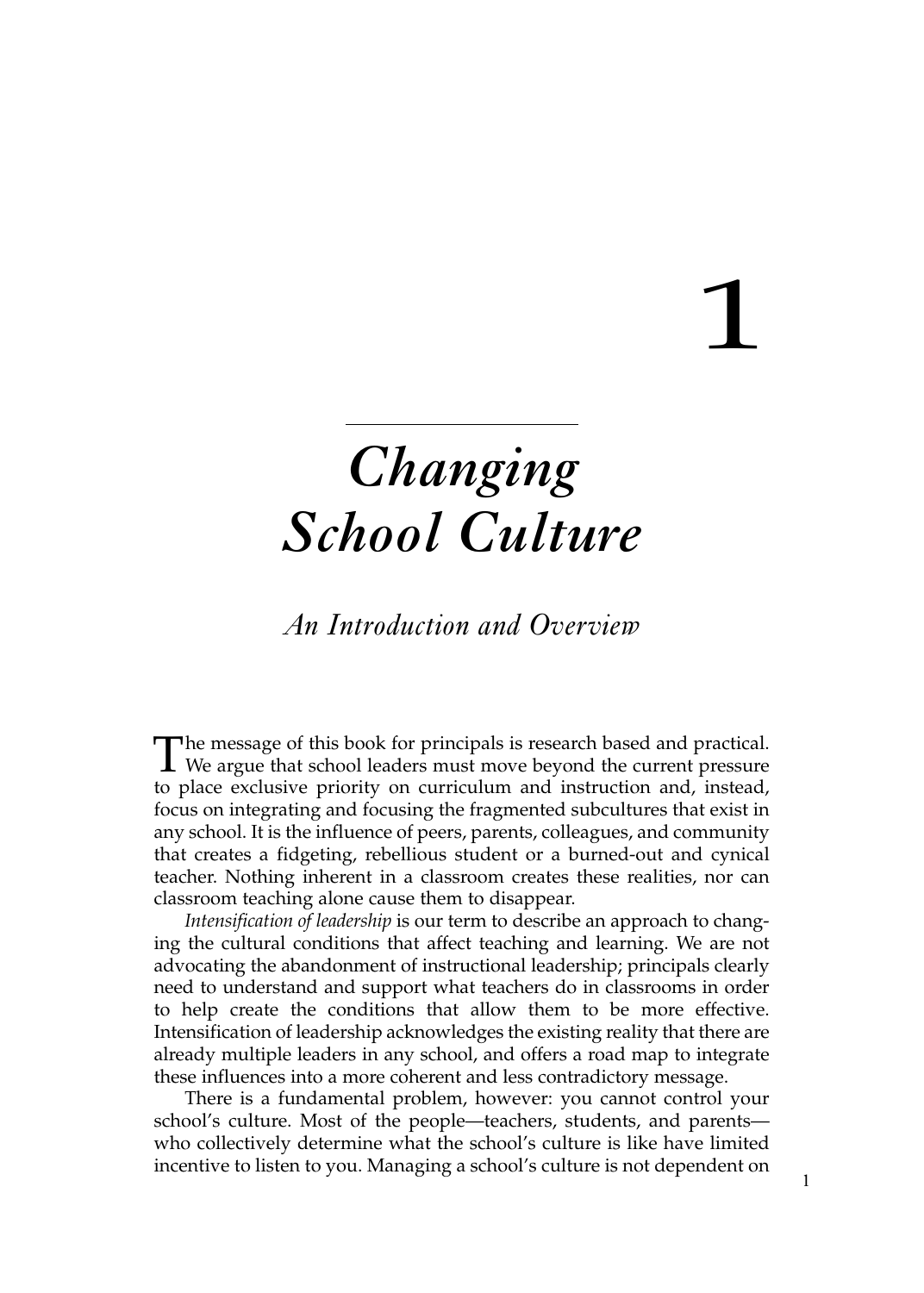the *authority* that you have based on your position, but can only be affected by increasing your *influence* over behaviors, beliefs, relationships, and other complex dynamics present in the school that are often unpredictable.

Before we begin to examine schools that have made lasting cultural change, we offer a caveat. It is beyond the scope of this effort to assess the issues of changes in educational policy or public attitudes that provide the backdrop for principal's work but over which they have little influence. Nor do we deal with schools in crisis; those in which academic performance and teacher morale suggest a need for a dramatic "fresh start." The issues we address will be those facing the vast majority of "typical schools" and "typical school administrators."

There is a tradition in the school reform literature that treats elementary schools, middle schools, and high schools as if they are vastly different places. While this is true when the discussion focuses on specific curricular or instructional strategies, such as the efficacy of early reading programs or AP coursework, our research (and that of others) suggests that schools have much in common. Every principal faces similar challenges when faced with changing the "way we have always done things here." It doesn't matter if an elementary school adopts 4-block reading or a high school implements block scheduling, school leaders will face similar forms of resistance, skepticism, and challenge. The old adage that high schools teach subjects and elementary schools teach children is countered by the finding that grade and other teams exert influences in elementary schools that can be every bit as powerful as those of departments at the secondary level.

To illustrate our approach, throughout the book we will consider cases drawn from real schools and principals who have done things right—or were blindsided by unanticipated events and consequences of their own actions. The authors of this book are researchers who have collectively spent more than fifty years trying to understand the world of teachers, administrators, and students. To understand these worlds, and to seek solutions to problems of practice, we have grounded our approach in organizational and management theories that were not specifically written for education. We have also been in the classroom and have worked directly with many schools and educational professionals, so we have the capacity to pull what is relevant from this broader and more abstract base. We hope that a novice school leader will find our analysis and recommendations useful to guide beginning efforts to take a more active role in shaping school cultures. We also expect that expert, experienced school leaders will read this book and find it affirming as they see themselves in our vignettes and recommendations.

This chapter will introduce the key assumptions, concepts, and topics that serve as the basis for the remainder of the book. How we perceive the nature of school culture is central to developing an intensification of leadership to change that culture. Just as physicists sometimes conceptualize light as a wave and sometimes as a particle, we will describe school cultures as both stable and fluid. We will introduce the acronym PCOLT to describe three key conditions for creating constructive school cultures: *p*rofessional *c*ommunity, *o*rganizational *l*earning, and *t*rust. At the end of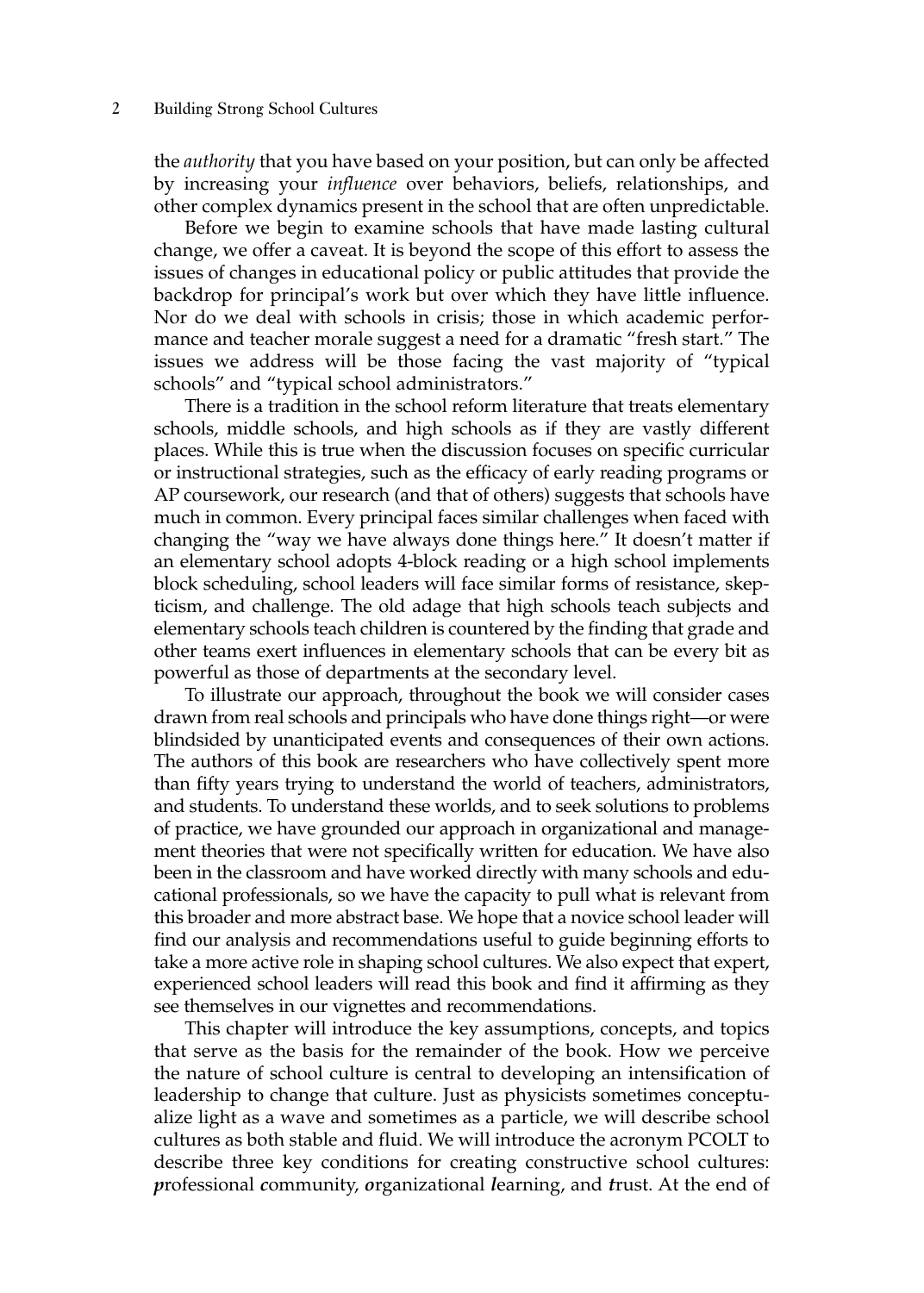the chapter, we will discuss the allure of the "quick fix" and explain why culture change requires moving beyond a fixation with short-term improvement, whether in achievement scores or in attendance at back-toschool night for parents.

# **SCHOOL CULTURES: STABLE AND FLUID OR STABLE AND FRAGILE**

During the twentieth century, principals were held responsible for organizing schools to ensure that curriculum and instruction were effectively supervised and that the "core business" of school organization was protected from disruption. A primary role of principals was to keep teachers buffered from the distractions of the external community. By focusing attention on what occurred *inside* the school, it was reasoned that school principals could manage the day-to-day events of the school in a manner that optimized student learning.

However, recent research has begun to shift attention away from the maintenance tasks of school management to focus on school leaders' responsibility for creating cultures that are innovative and adaptable. Our own work on professional community, which was initially developed in the early to mid-1990s, exemplifies both the increasing emphasis on continuous improvement as well as the need for principals to build and solidify more dynamic relationships among educational professionals. In other words, we affirmed the primacy of *leadership* in shaping the culture within the school.

By looking at culture through the lens of Edgar Schein, in which culture has three layers—artifacts, espoused values, and fundamental assumptions—we propose a framework of leadership and management that is particularly conducive to effecting change (Schein, 2004).

A school's culture is characterized by deeply rooted traditions, values, and beliefs, some of which are common across schools and some of which are unique and embedded in a particular school's history and location. Culture informs the ways in which "things get done around here" and, just as important, frames how change efforts are perceived. Based in accumulated experiences, a school's rules and regulations, polices and procedures, whether written or informal, are the lasting artifacts of old organizational lessons. Here's an example:

## **ISOLATION AT CORSON MIDDLE SCHOOL**

Several years ago, as part of a shift to a middle-school structure, Shirley Preston, the principal of Corson Junior High School, was asked by the district curriculum director to create interdisciplinary teaching teams for all fifth- through eighth-grade students. Prior to the

*(Continued)*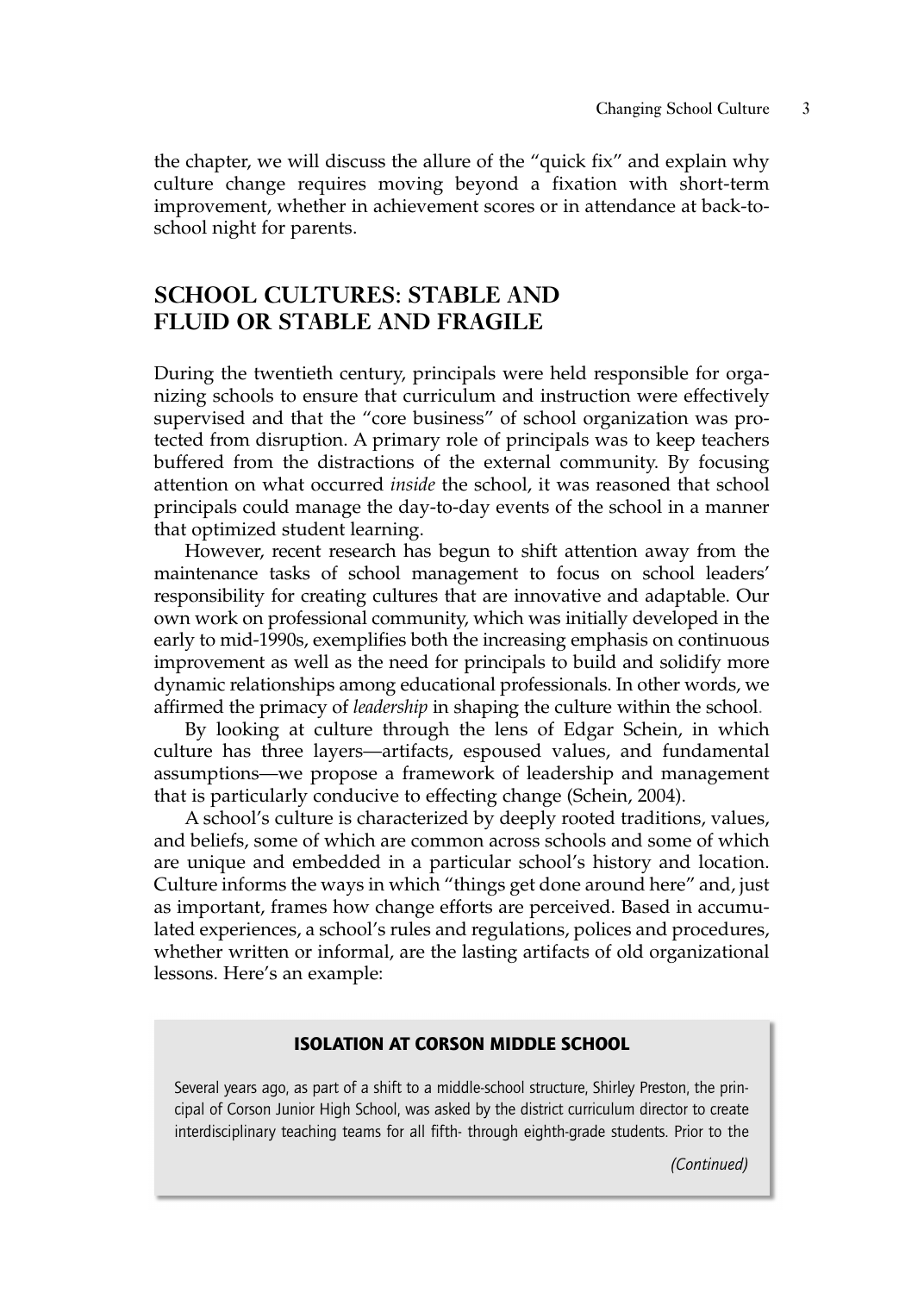#### (Continued)

new district policy, departments had significant influence over teaching and, by all measures, they functioned well. Department members met regularly to discuss curriculum and instruction as well as to troubleshoot observed difficulties in learning. Trust was high both within and among departments, and members enjoyed strong professional and personal relationships. The district predicted that the shift to interdisciplinary teams would go smoothly since so many foundational teaming behaviors were in place. From the start, however, the shift to interdisciplinary teams went poorly. Teachers resented their lack of involvement in the original middle-school decision as well as the changes required of them. Old relationships suffered and new ones were slow to form. Rather than the communal focused meetings that were the norm under the old department structure, interdisciplinary team planning time quickly evolved from conflictriddled gatherings into brief perfunctory conferences. Teachers began to close their doors to each other and individualism became normative as trust eroded. Years later, the culture at Corson Middle School still suffers from this transition. Innovation is isolated and rare, and the middle-school ideal of teaming is virtually nonexistent.

Conversely, we have been in many schools where trust is high, communication effective, openness is encouraged, and dissent and conflict are viewed as opportunities for creative problem solving. The culture is a positive force for reform. In these schools, students and teachers can be seen engaging in practices that encourage learning. These kinds of practices are examples of Schein's "artifacts" of culture and exemplify the ways in which culture can be stable and positive. These artifacts are covered in more detail in Chapter 3, where we present a framework of leadership and management behaviors that are particularly conducive to effecting change.

Yet stability, even in a positive culture, is not enough to foster lasting improvement in school organizations. Consider the case of Corson Junior High, where the decision to move to a middle-school model was based on a thoughtful consideration of the research on early adolescent development and learning. The principal might have expected some reluctance to change, but she also expected the positive artifacts of the old stable structure to emerge intact in a radically new educational structure. The greater the structural change, the more likely tacit assumptions will surface in unanticipated ways. It is when change occurs in an organization that the change agent finds out if the culture was stable and fluid—or stable and fragile. As schools seek to develop cultures that are both stable and fluid, they must search for ways to both surface that which they believe is important and allow for new futures to be imagined.

Corson's principal was surprised that the positive, stable culture at her junior high school became fragile when confronted with fundamental change. If she had worked with the staff to give them opportunities to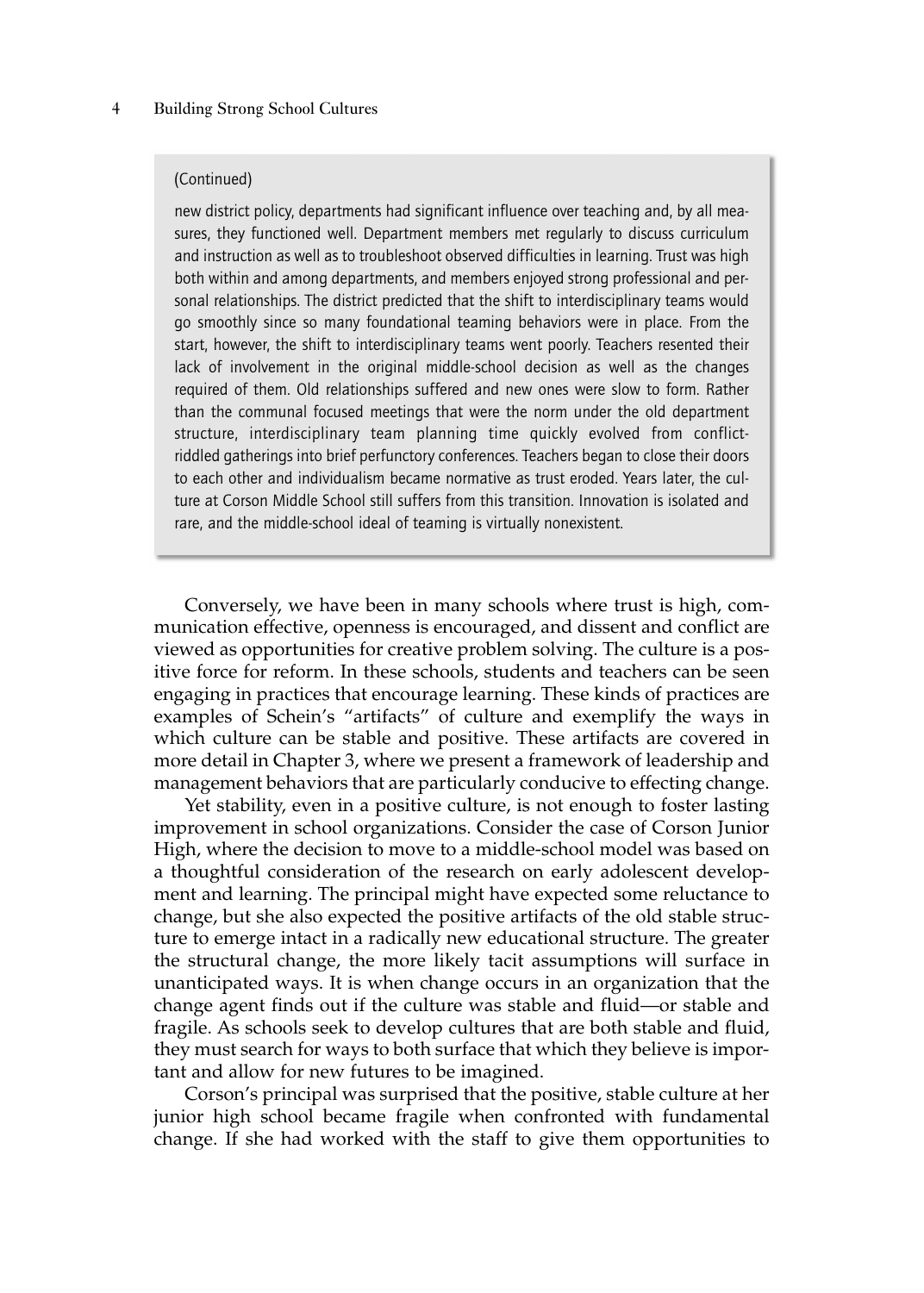make the new structure their own (and perhaps integrate some of the expertise that existed in the departments), could the interdisciplinary teams have struggled to find a new way of working? If the district curriculum coordinator had encouraged teachers to take responsibility for designing a school program that provided students with an interdisciplinary and personalized experience, but allowed time for within-subject curriculum development, could the transition have been managed by the staff themselves? Would providing opportunities in which tacit assumptions and values were surfaced and explored have helped to provide a bridge between what was culturally valued in the old structure and a dream for the new one? Culture is too complex to follow a static blueprint for change. What seems stable may shift as the social equations the actors have taken for granted are altered. Culture always will be the creation of its participants in response to each other and outside stimuli. For a culture to remain adaptive and fluid, the participants must have a hand in creating the new structures that grow out of the old. We hope that our book will provide you with the understanding and tools needed to develop strategies for addressing similar issues in your school.

One function of culture is to provide meaning and self-esteem, but a positive school culture does this as it improves organizational performance. This requires the principal to balance several foci. If the stakeholders in a school cannot take ownership of a change process, then self-esteem will be preserved by some form of blame on "the idiots that did this to us"—thereby absolving themselves of responsibility.

Figure 1.1 suggests that leadership in schools must balance an emphasis on creating stability and change, and between tending to the internal functioning of the school and paying attention to relationships with stakeholders outside.

We know that the typical principal will look at this figure and groan that it's just too much. Research suggests that this sense of overload is based on the real explosion of expectations and tasks for school administrators (Cooley & Shen, 2003; DiPaola & Tschannen-Moran, 2003). We agree with the typical principal: the leadership job that we have observed in today's schools is ever larger and ever more complicated, and no one person or administrative team can do it all. But rather than dividing up the existing leadership pie among more people, we suggest that the size of the pie also needs to be increased to include new tasks that are just beginning to emerge.

An up-to-date principal will have been inundated with popular and professional literature that emphasizes the need to set priorities and focus on instructional leadership. This usually means challenging teachers to improve curriculum and instruction, spending more time in classrooms, and mining data to provide evidence of how well the school is achieving its student-learning goals. Also, they also have to spend their time working on goals that are more clearly connected with more general school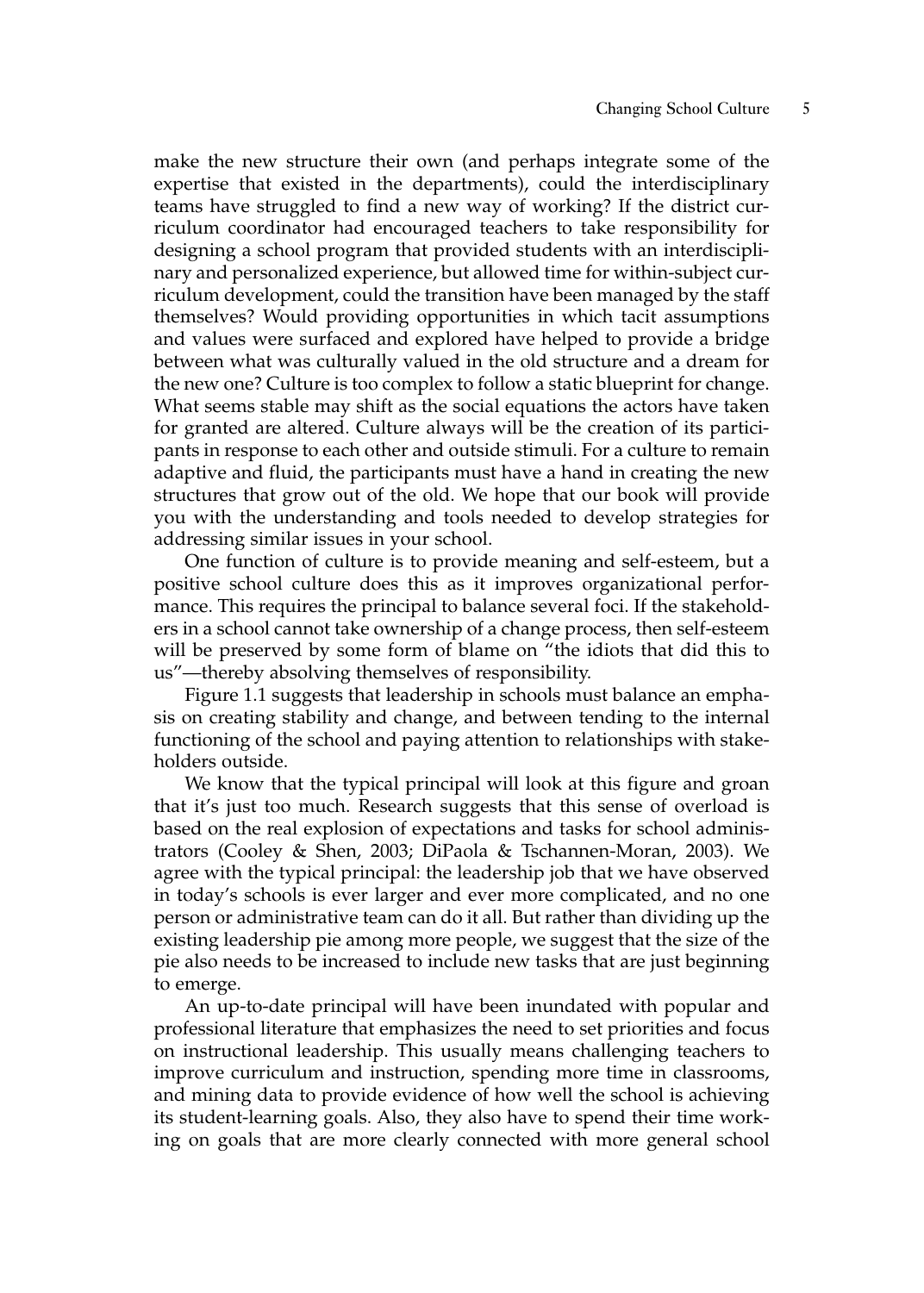

**Figure 1.1** Organizational Culture and Leadership

**Emphasis on Adaptation and Flexibility**

climate, meeting state requirements, discipline, and organization (Whitaker & Turner, 2000). Studies of how effective principals operate when there is a high demand for change suggest that effective leaders enact six functions (Heller & Firestone, 1995):

- 1. Providing and selling a vision
- 2. Providing encouragement and recognition
- 3. Obtaining resources
- 4. Adapting standard operating procedures
- 5. Monitoring the improvement effort
- 6. Handling disturbances

Aquick perusal of these functions suggest that some involve maintenance (for example, providing encouragement or handling disturbances), while others emphasize change (selling a vision and adapting school procedures).

Changing a school's culture to balance stability and change is not an easy task. A principal's ability to shift from the traditional internal priorities of curriculum, instruction, and maintaining a smooth and orderly environment is limited both by time constraints and the expectations of teachers. Current leadership literature suggests that there are solutions, such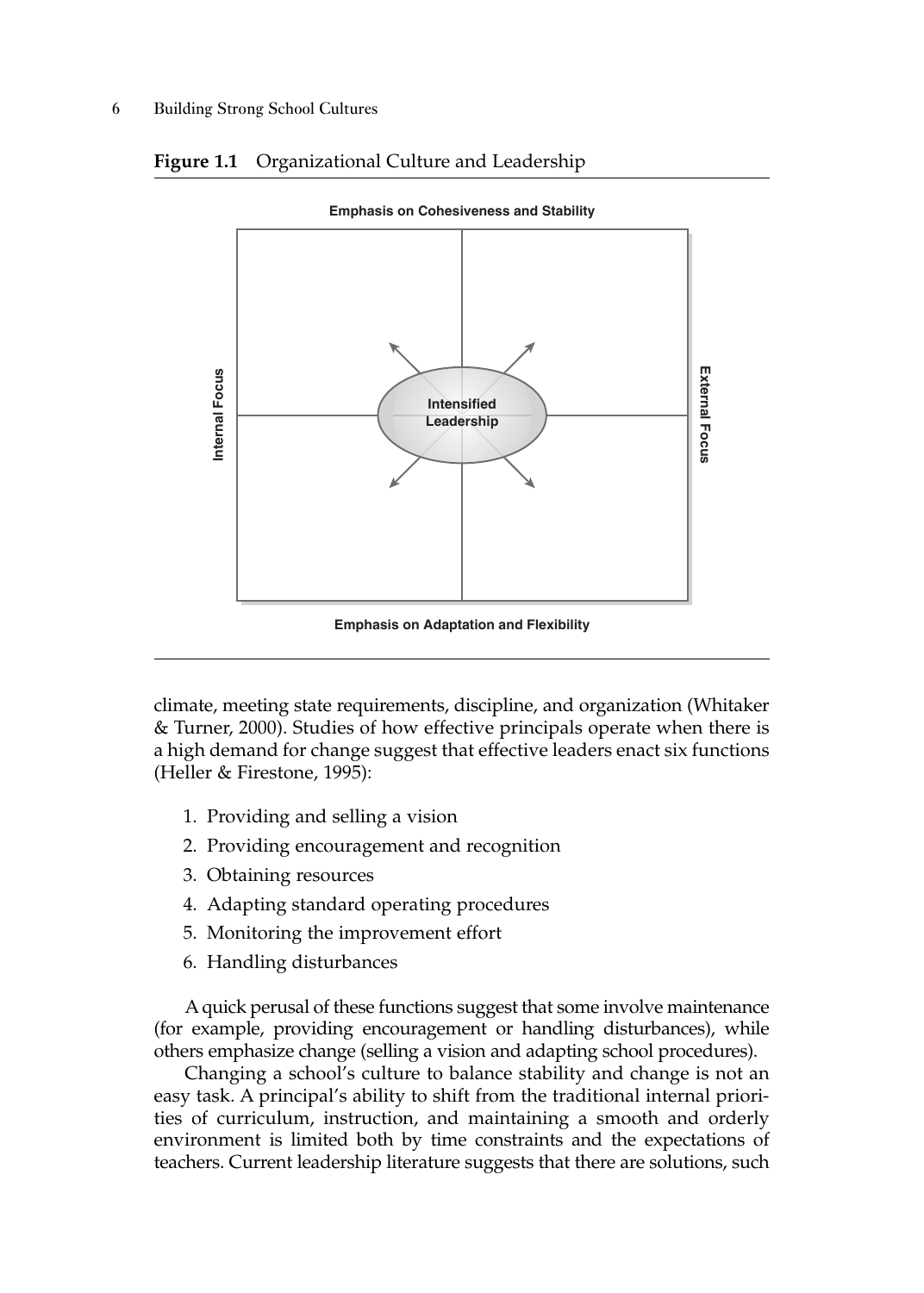as establishing teacher professional learning communities and encouraging peer consultation and coaching, that can augment the principal's instructional role, but, without a great deal of attention to roadblocks and details, can easily be perceived as another temporary innovation that will pass (Hord & Sommers, 2008) or even whatAndy Hargreaves calls "contrived collegiality" that is manipulated by administrators for their own purposes (Hargreaves  $\&$ Dawe, 1990). Changing a school's internal culture demands that designated school leaders have real partners within the professional staff and that teachers want and exercise influence in areas outside the classroom.

In addition, resilient school improvement is more likely to occur if the principal focuses not just inside the school but also on redefining the relationship between *school professionals and their communities*. Evidence is increasing that effective school leaders are engaged with their local context and make student learning a task that can be supported by many. Principals occupy a singular position that permits them to act as boundary-spanners, creating solid links between the school (the primary site of formal student learning) and the community (the primary site of informal student learning). Creating bonds with other educators outside the school, through principal networks and more collaborative relationships with district office staff, can serve as a significant source of stimulation and reflective administrative practice. (We address these issues in Chapters 5, 6, and 7.)

Our perspective is broader than just increasing parental involvement or creating linkages with community service agencies, and we reject the dominant belief that interactions with the community should be driven by a public-relations focus that emphasizes successes, downplays failures, and limits transparency. Based on research, which we review in Chapter 7, we argue that the school's interpretive frame should shift away from looking at the community as a resource to support teachers and classrooms toward seeing it as a locus for student learning and development. In fact, we argue that deep-seated changes in the culture of schools are unlikely to occur without action to create more fundamental bonds with the community.

Creating community bonds and building trust with immediate stakeholders is no longer enough to ensure sustained support for a particular school and public education in general. Principals are increasingly expected to be entrepreneurial and to develop new alliances that can help schools meet their goals for student learning and development. Images of schools as full-service providers of health and social service care are plentiful in the school reform literature, and principals are looking for partners in business communities and other agencies to develop new programs ranging from on-site preschools to networks of service learning and internship opportunities. Never before have schools felt such pressure to support healthy youth development—at the same time that they are mandated to raise test scores. Most surveys do not measure the attention that principals give to this part of the job, and those that have indicate that principals still give this part of the job limited priority (Goldring & Hausman, 2001), but our informal observations suggest that this demand is increasing. This represents a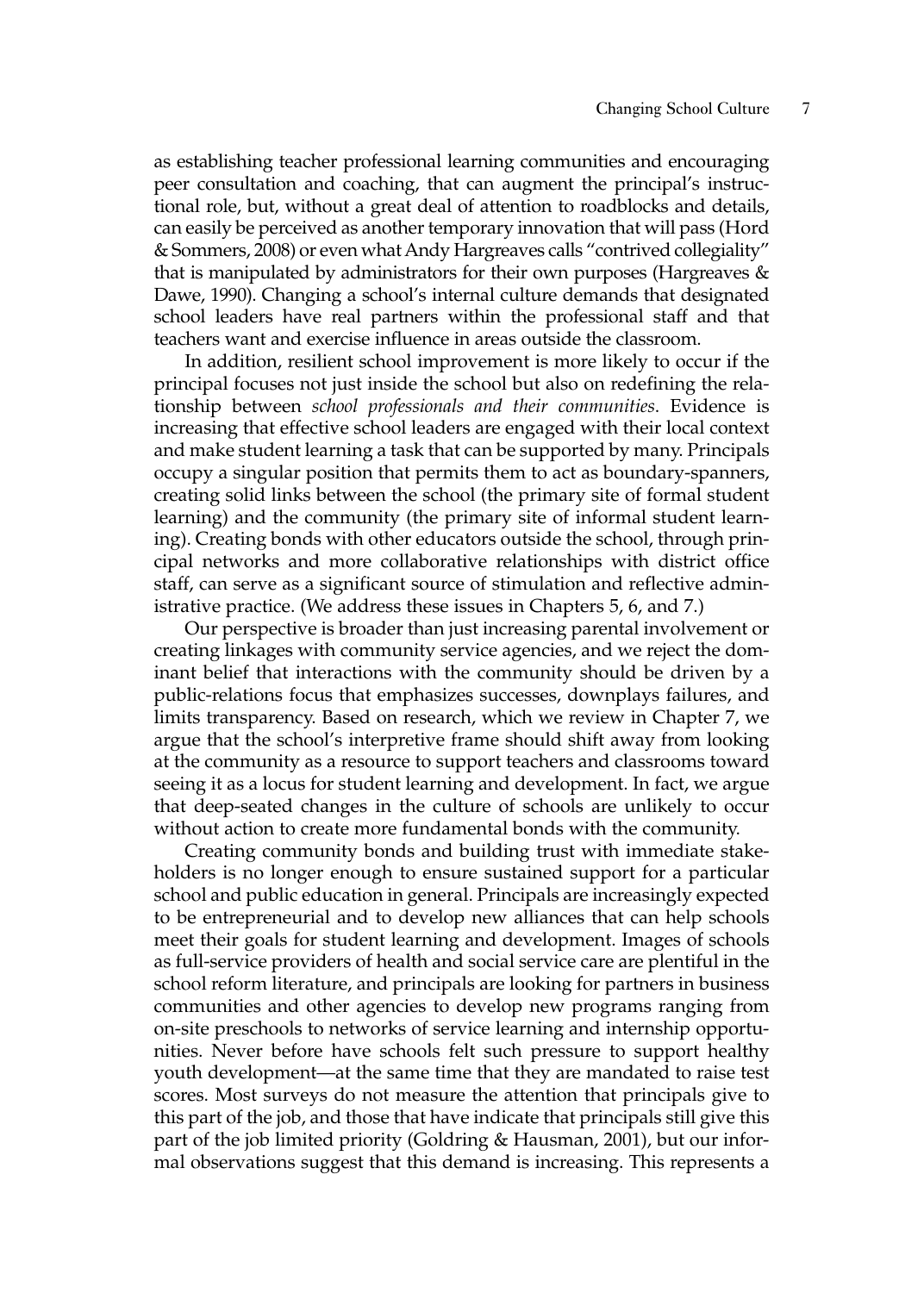dramatic shift in school culture because it changes the dynamic from one that is focused on students in classrooms to one that emphasizes the connections of the school with the wider world of foundations, business groups, social service providers, and government agencies.

# **INTRODUCING PCOLT—PROFESSIONAL COMMUNITY, ORGANIZATIONAL LEARNING, AND TRUST**

School administrators are not anthropologists; they are concerned with school cultures as a means to positive outcomes. This book focuses on the cultural attributes of schools that create better opportunities for the students who attend. Thus, improving culture is not an end in itself, but the means by which school leaders can address the goals of student progress and achievement. Three features of school cultures that have been tied to student learning in multiple studies are:

**1.** *Professional community*. Professional community (PC) directs a spotlight on the relationships among adults within the school. By focusing on the structural and human resource conditions necessary for schools to become strongly connected around the goal of student learning, the framework suggests that strong school cultures are based on shared norms and values, reflective dialogue, public practice, and collaboration (Louis & Kruse, 1995). The essence of professional community is that all adults in a school are presented with the opportunity to work with others to grow and change—and that meaningful and sustained connections are necessary for that to occur. This occurs when teachers take collective responsibility for improving student learning. Collective responsibility, in which all members feel accountable for all students, is at the core of intensified leadership.

**2.** *Organizational learning*. The concept of organizational learning (OL) suggests that continuous improvement through collective engagement with new ideas will generate enhanced classroom practices and deeper understanding of how organizational improvement occurs. The idea is frequently coupled with that of professional community in programs that are designed to create more visible "professional learning communities" (Hord & Sommers, 2008; Stoll & Louis, 2007). However, not all group learning occurs in organized meetings, and we wish to emphasize the uncertainty of predicting which structures and experiences will produce the "aha moment" that helps to shift the culture from old to new values, beliefs, and practices. Seemingly random contacts with novel ideas, as well as structured efforts to examine data and plan new programs, may produce forward momentum. OL focuses on the ways in which new ideas are brought into the school organization, how they are considered and evaluated, and the ways in which school organizations retain and use the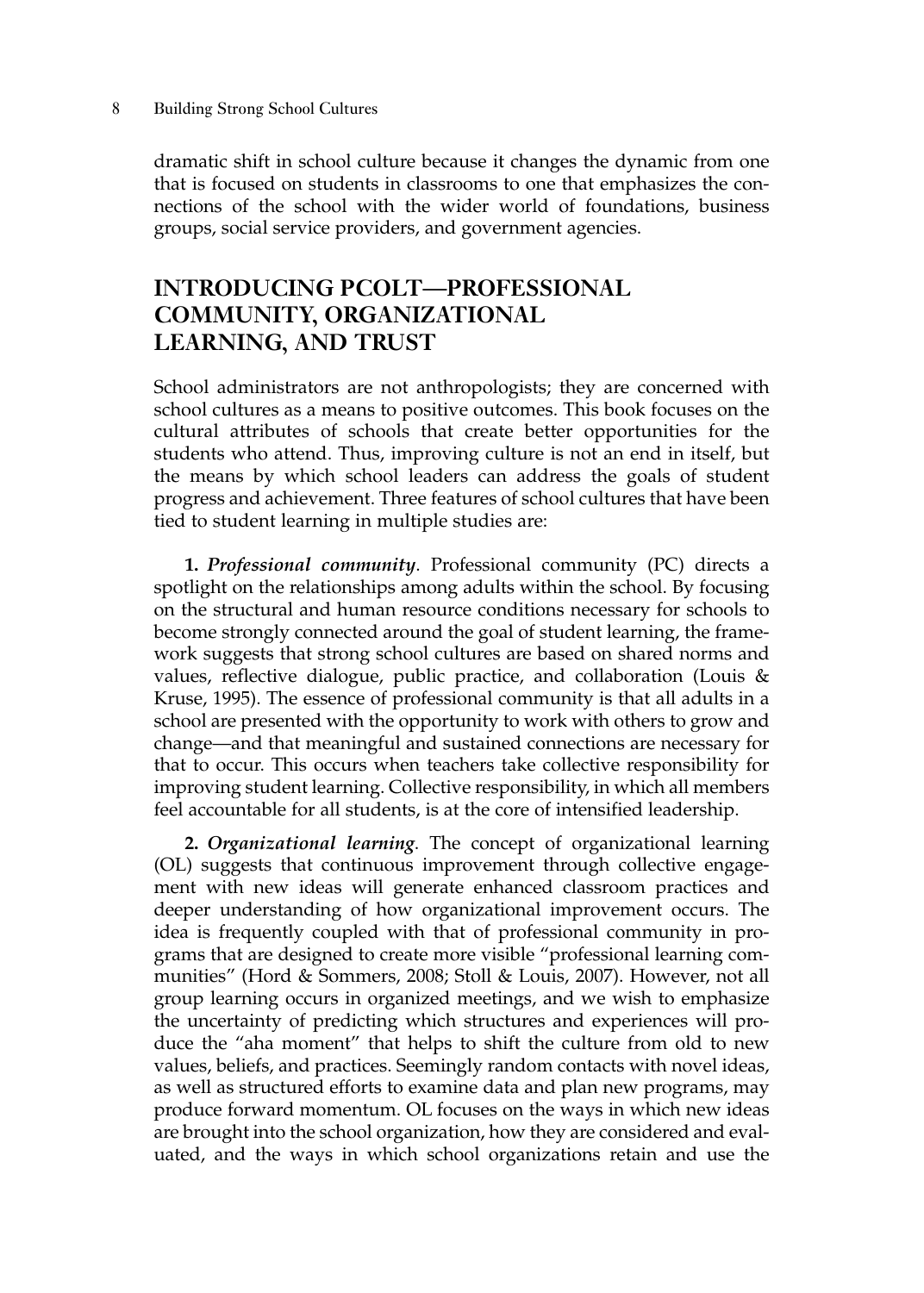knowledge generated from them. Organizational learning generally occurs when groups acknowledge small failures and consider alternatives, and this occurs more often when more people take responsibility for problem finding and problem solving (Levitt & March, 1988).

**3.** *Trust*. Trust is the glue that holds social networks and relationships together. In schools, trust is considered to be the result of several dispositions working in concert. Among these are integrity (or honesty and openness), concern (also called benevolence or personal regard for others), competence, and reliability (or consistency). Trust is also low in schools that feel beleaguered by public pronouncements that they are failing—not a message that is designed to create positive collaboration. Trust has been linked with organizational effectiveness in business settings; in schools, trust among teachers and between teachers and other groups is linked to higher student achievement (Tschannen-Moran, 2004). While principals cannot bear full responsibility for creating trusting cultures in their schools, their behavior sets a tone and a foundation for creating trusting relationships and professional community in other groups (Bryk & Schneider, 2002).

These ideas are increasingly familiar to school leaders and teachers, and many programs and staff development opportunities are designed to increase principal's ability to work with them. However the assumptions underlying PCOLT stand in stark contrast to the deeply embedded understanding of many school professionals about how schools should operate. Dan Lortie observed that teachers generally assume that they will work alone rather than with other adults, that the difference between their work and administrator's work constitutes a bright line that is seldom crossed (Lortie, 2002). Thus, there is a chasm between professional aspirations for dynamic and caring cultures and the reality encountered by many principals when they arrive at the schoolhouse door each morning.

Our research suggests that while many schools are working hard to develop school cultures characterized by professional community, organizational learning, and trust (which we refer to as PCOLT), there is a great deal of variation in the degree to which they have shifted their values away from older mental models. Cultivating these values can be a juggling act, and, as shown in the Corson example, a solid, positive culture can quickly erode when confronted with change. Our argument is that principals and other school leaders can guide their schools toward this goal and, once the school is moving in the right direction, help to sustain the momentum.

PCOLT is most powerful when the ideas that underscore each of the themes are viewed as strategic actions to build strong adaptive school cultures. Furthermore, our thinking positions PCOLT as an enduring approach to leadership behavior and temperament. Building a strong school culture is not something you do once, nor is PCOLT something you can claim to become—it is an orientation toward school leadership that sets the stage for achieving your goals for student success.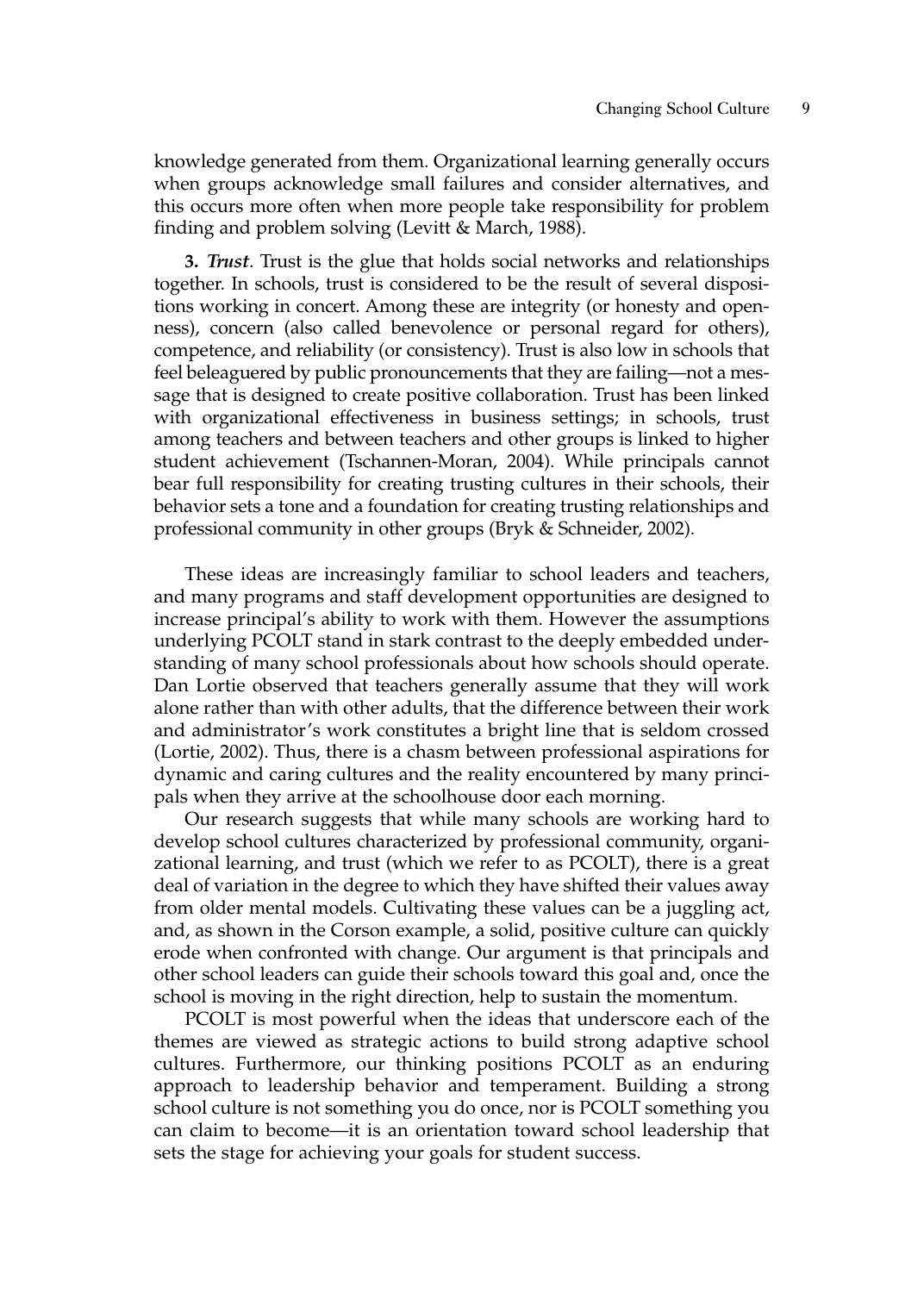## **INTENSIFIED LEADERSHIP: AN INTRODUCTION**

Employing PCOLT strategies requires a different kind of school leadership. We choose to call this form of leadership *intensified* because it increases the number of people engaged in leadership roles and the scope of the school's work as it relates to student outcomes. Other words been used to capture the changing nature of leadership in contemporary settings, ranging from shared leadership and site-based management, to servant and distributed leadership. Intensified leadership builds on the insights of these models.

Shared leadership and site-based management in most forms are limited to involving a variety of stakeholders in making decisions (Bauch & Goldring, 1998; Leithwood & Duke, 1998). Servant leadership, as a critical concept, emphasizes the role that formal leaders play in supporting the goals and work of others (Block, 1993). Mayrowetz and his colleagues distinguish between two ways of thinking about the distribution of leadership in a school. One *describes* how influence operates in schools—who has it and under what circumstances (Gronn, 2000; Spillane, Halverson, & Diamond, 2001), while the other *prescribes* sharing leadership as a means of reallocating the work of school improvement (Mayrowetz, Murphy, Louis, & Smylie, 2007).

In our view, the term *intensified leadership* combines both the descriptive and prescriptive perspective, and it unavoidably includes elements of shared and servant leadership. It assumes that *there is deliberately broadened meaningful involvement*—through job redesign and through the permanent redistribution of the work. It goes beyond saying that people will see their work as encompassing more tasks. By deepening their *collective responsibility* for finding and solving problems, selecting tasks and foci, people become more accountable for meshing the larger goals and vision of the school with the smaller tasks of daily leadership and management. Thus, it goes beyond simply giving the school's work to more people, and demands that all members of the school community become active decision makers. The implication is that there is no longer a single leader, or even a small leadership team. Intensified leadership suggests that leadership roles must meaningfully and purposefully be inhabited by the many. What this means in practice will become apparent as we present cases of leadership intensification through the remainder of the book.

Our notion of intensified leadership challenges the seductive image of the heroic leader. Traditionally, a hero or heroine "leads" by making critical decisions concerning organizational vision and goals, and sets a clear path for their attainment. Heroic leaders are portrayed as knowing the right thing to do and exactly when to do it. By making decisive choices and providing directions for others to accomplish these goals, heroic leaders motivate others to achieve success. This traditional representation of leadership positions the heroic leader as more intelligent, charismatic, and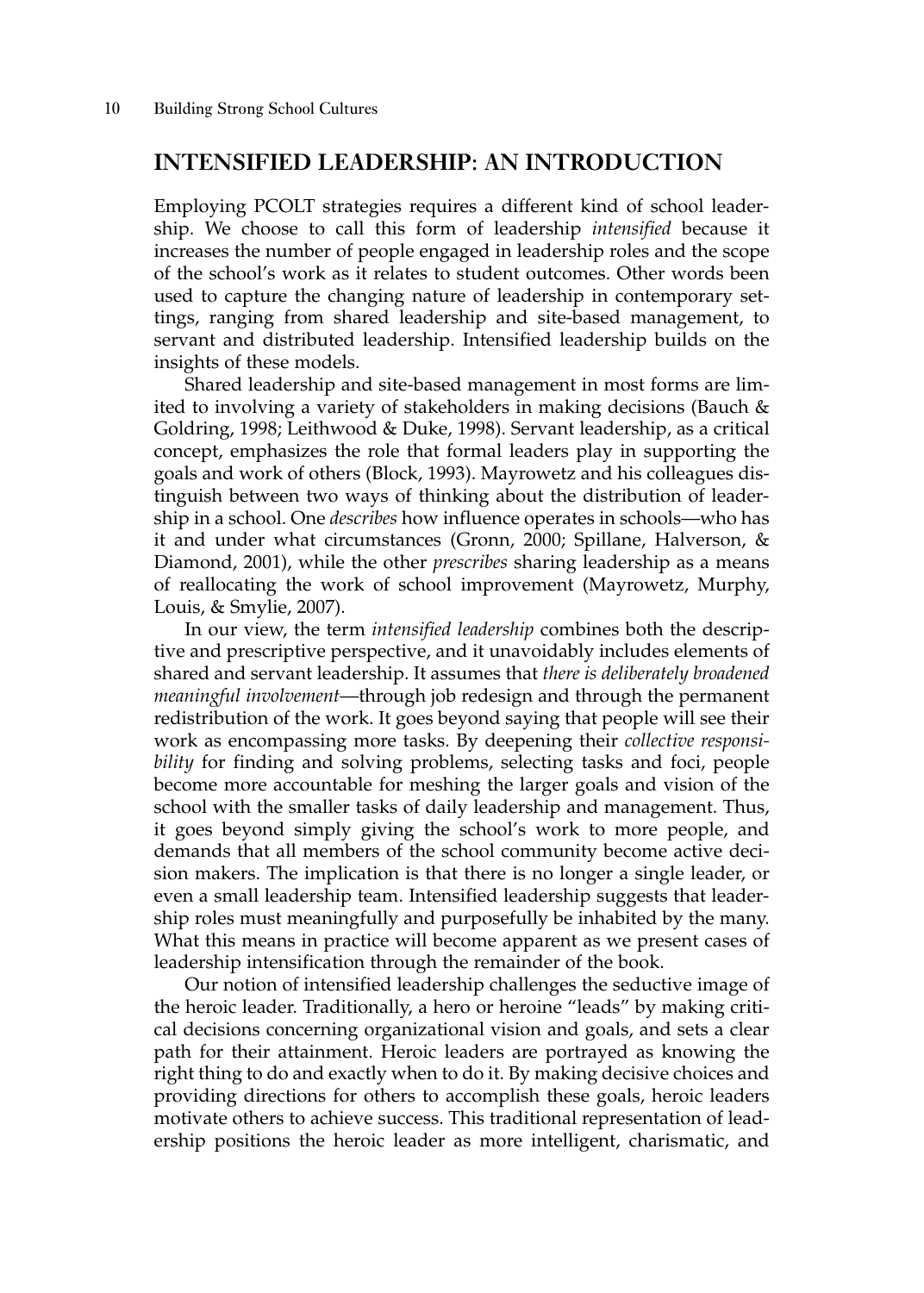insightful than other members of the organization and holds the leader ultimately responsible for the success or failure of the organization. While the scholarly literature has trumpeted the demise of heroic leadership for several decades, the popular press continues to demand it and replacement terms such as "transformational leadership" (Bass, 1998) and "superleadership" (Manz & Sims, 2001) do little to dispel the largely patriarchal image.

The problem with viewing leadership in this way is simple—it can't work in today's schools. The issues schools face are too complex, the pressures of day-to-day operations too complicated, and the stakes too high to suggest that an all-knowing leader—or even an all-knowing superleadership team—can succeed. Furthermore, this conception belies the truth of how school organizations work. From the office assistant who chooses to spend time with a parent new to the district, to the classroom teacher who chooses homework assignments, important decisions are made at all levels of the organization on a daily, even hourly, basis. In reality, leaders who attempt to lead heroically reduce the effectiveness of their followers, overburden themselves, and impair the organization's ability to respond adaptively to issues that may arise.

In contrast, *intensifying leadership* suggests that rather than focusing energy in one location or person, leadership is enhanced by the interaction and networking of many organizational members. By expanding the conception of who leads to include teachers, parents, and the wider community, schools have the potential to better meet the challenges they face. Intensifying leadership highlights the notion that leadership can be viewed as the intellectual and social outcomes of a group of *interacting individuals*. One prominent researcher likens this kind of leadership to a network of influence in which formal positions are less important than the belief by others that each person makes a difference (Spillane, Halverson, & Diamond, 2001). Another proponent of this perspective argues that the need for intensification demands a different "architecture" for school organizations that abandons the image of vertical authority (Gronn, 2000).

Rooted in communal action, intensified leadership suggests that when organizational members work in concert with each other they can pool their individual knowledge and expertise, resulting in better outcomes. Furthermore, intensified leadership is more than empowerment of individuals to complete specific tasks. The empowerment literature emphasizes the transfer of existing decision-making functions from school leaders to teachers through new special roles or structures in which teachers can exercise influence (Marks & Louis, 1997). While it is argued that sharing decision-making responsibility within the school will augment traditional leader influence, the size of the leadership pie usually remains the same. Intensified leadership opens the boundaries of leadership to include, in ongoing and permanent ways, a wide variety of members of the school and the surrounding community in new decision-making roles,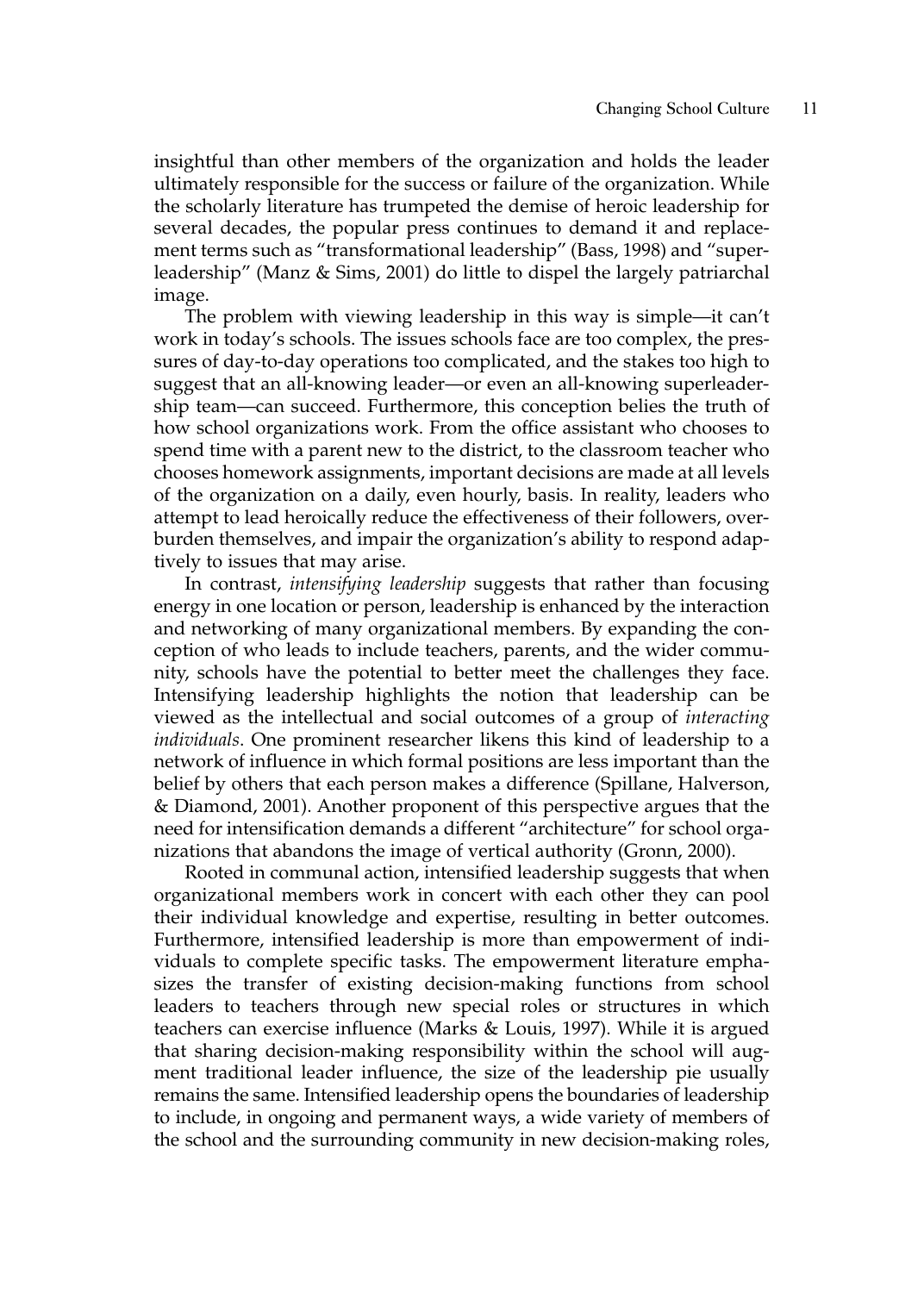and it asks them to become involved in generating new kinds of decisions and practices rather than simply carrying out existing functions. Jobs and roles are enlarged, and the range and type of decisions that can be made at all levels and by a variety of parties is increased. In this way, intensified leadership acknowledges that *expertise is distributed across the school organization and beyond*.

## **INTENSIFICATION AND BEYOND QUICK FIXES**

We are familiar with the ways in which leaders can be seduced by the notion of a "quick fix" because we ourselves have held administrative positions (although not as principals). Opportunities to hear the latest expert abound; leadership and management texts offer appealing new insights and concepts. Methods for collecting and analyzing data roll out of state departments of education with alarming regularity. Technology is touted as the answer to the variety of instructional and leadership woes plaguing schools today. Furthermore, the pressure to raise test scores by the next test seems almost unbearable.

We sympathize with superintendents who ask for professional learning communities to be implemented in all buildings within the next month and arrange for a one-day workshop to ready the district. We understand why school principals use one-hour faculty meetings or single-day retreats to brainstorm about developing strategic plans designed to improve student achievement. We empathize with teachers who report that they intend to implement the new instructional practices but are observed to be lacking core skills to do so. We understand why schools hope that a good curriculum map inevitably will show the way to changes in classroom practice.

A good friend of ours refers to the smorgasbord of choices available to school leaders and teachers as "random acts of staff development" while another views both staff development and new policies as the "spray and pray" approach to school improvement. When people are frustrated and worried, they often look kindly at almost any idea that seems to have potential—or they may reject all ideas as "something we've tried before." When people feel discouraged and distracted, they hope that the additive quality of their efforts will create results. More often, the accumulated mountain of initiatives only leads to innovation fatigue.

However, we argue that, like the old adage, "if it seems too good to be true, it is," most new programs and staff development products won't take school leaders to the places they wish to go. Lasting change in school culture takes time, but without those changes, efforts to improve student learning are likely to be temporary. Real change in culture also requires more than time; it takes sustained effort focused on clearly understood and commonly shared goals and values. Embracing quick fixes fosters a belief in leaders that they are doing the best they can for the students in their schools. Instead, they often weaken the school culture's ability to engage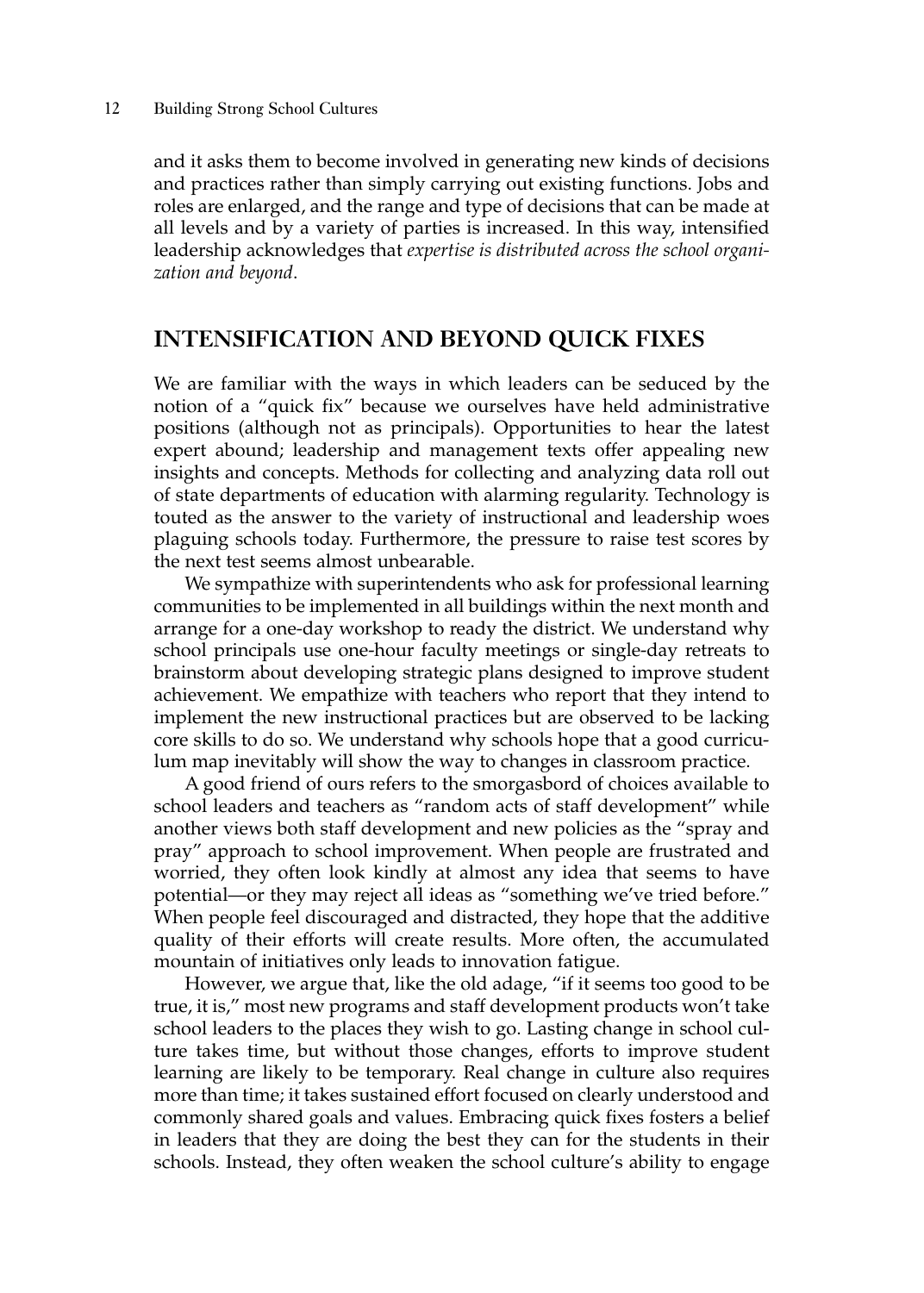in real change by nurturing pipe dreams. We shall explore briefly some of these false hopes.

*1. Cultural change can occur quickly with new, enthusiastic leadership.* As we have discussed, organizational cultures are deeply embedded in the practices and policies of the school. Though all members of a school organization might agree that change is needed, new and unproven policies and practices will be viewed skeptically. Even when cultures are viewed as negative, people would much rather "stay with what they know" than change. The insecurity of the unknown always makes the known a better bet. For these reasons, initiating cultural change is a slow, adaptive process.

*2. Culture change can be stimulated from the outside through new policies*. Inasmuch as culture is rooted in internal beliefs and values, it is resistant to external influence. Simply put, internal change may be stimulated from the outside, but it must be nurtured internally. State and even district policies lack the leverage and credibility to create the conditions of community, learning, and trust needed to foster real cultural change. This helps to account, of course, for the tangible variability in school cultures that often occur within any but the smallest districts. We are not arguing that districts and states have no influence on schools—there is plenty of evidence to indicate that they affect both practices and basic assumptions. However, more than policy or leadership change is needed for districts to have an impact on a school's culture (see Chapter 6).

*3. Teachers and administrators should make the decisions—school culture should be dominated by professional values*. An aspect we argue in more detail in Chapter 7 suggests that unless we engage the external school community in matters of school reform and innovation, schools cannot enjoy the broad support needed to be successful, nor are they fully capitalizing on their available resources. While schools may temporarily be able to insulate themselves from community pressures, they rely on establishing trusting relationships on an immediate practical level (voting for school funding). It is the longer-term impacts that are most important for this book: Schools that have trusting relationships with parents show greater student achievement gains according to a number of scholars (Bryk & Schneider, 2002). Developing shared values with the community, even when members of the community are of different races and have lower educational levels, is essential to creating supportive learning environments in the home and community.

*4. More teamwork will create better school cultures*. Clearly, teamwork matters. A hallmark of strong culture is communal activity toward shared goals. However, to mistake efforts to create teamwork for activities related to classroom teaching and learning activity is foolhardy. Teams can help to focus on the work creating improved outcomes for students, but they may also become competitive and distract teachers' attention from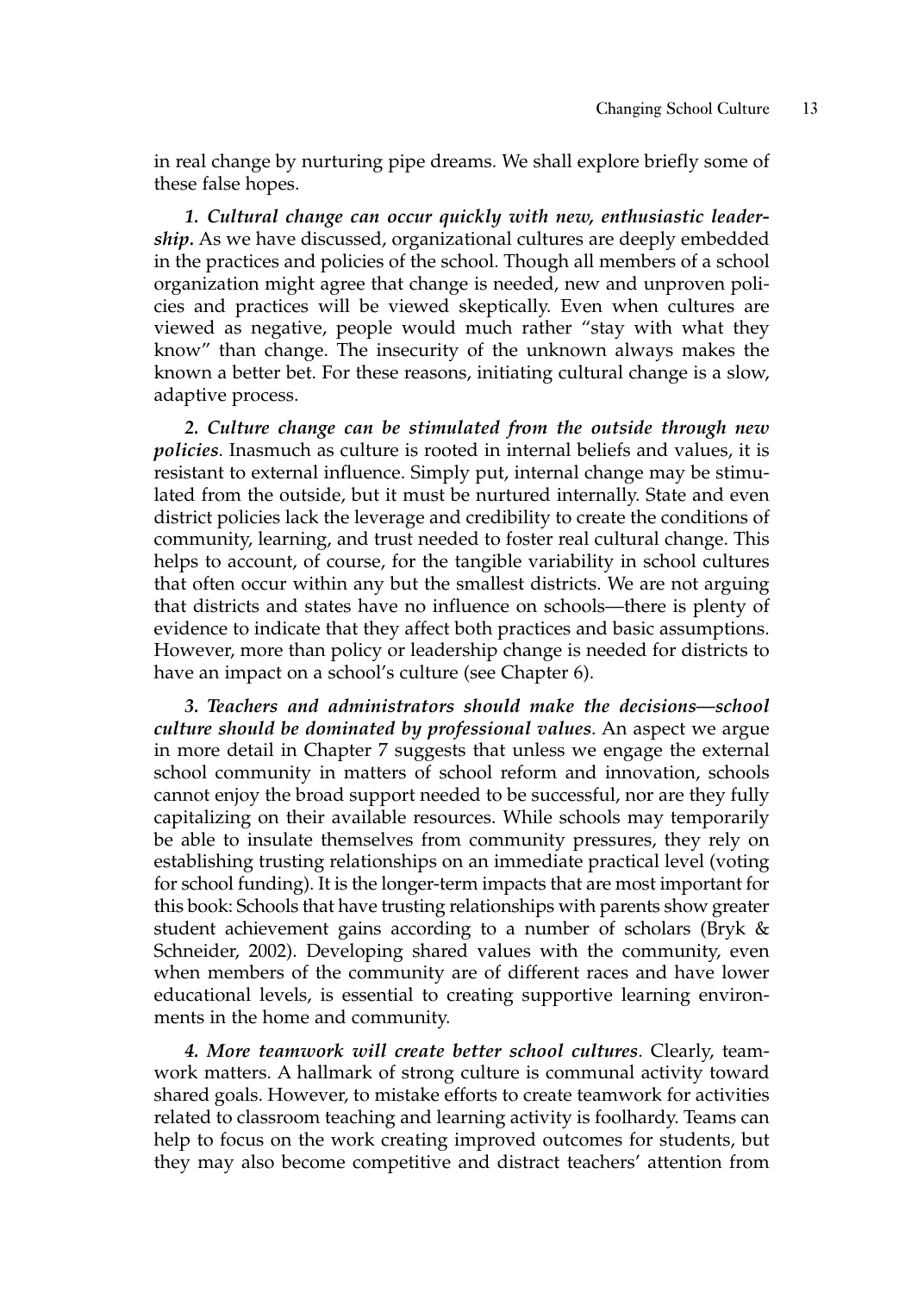schoolwide goals and practices. Teams, like other school structures, need to be integrated into a network of relationships that may be less cohesive, but support a broader school improvement culture.

*5. Changing the school's mission and vision is the key to changing behavior and beliefs*. Missions can be motivating and introduce a new vocabulary and ideas to stimulate talk. Their impact on culture is often, however, limited to providing superficial understandings of complex ideas. When we adopt slogans about practice rather than real changes in practice, little changes. People's behavior and beliefs change when they engage in sustained learning that challenges their assumptions and provides better avenues to achieve results. As Peter Gronn pointed out some time ago, talking is at the center of this kind of administrative work. Leadership is exercised largely through informal communications rather than through significant decisions (Gronn, 1983). The centrality of sustained communication is emphasized by Schneider and Hollenczer (2006) as a critical tool in managing the simultaneous need for stability and fluidity, and managing the boundaries between external and internal pressures.

## **SUMMARY AND OVERVIEW OF THE BOOK**

Culture change requires sustained effort, over a period of years, that is broadly distributed throughout a school and that centers on the combination of values and behaviors that allow teachers and administrators to make good choices during the very busy workdays that they always encounter. It requires spontaneous leadership actions as well as long-term strategic choices (more on this idea in Chapter 2); it requires the ability to address both the big picture and short-term demands simultaneously (more on this idea in Chapter 3). When schools attend to those aspects of their internal cultures that impede their ability to create community, learn together, and engender trust in each other, improvements in the outcomes for students are evident. But principals cannot do this alone or only in concert with the teachers in their building. The connections between leadership and culture change are further explored in Chapter 4. Principals also need colleagues and a professional network in which they can become reflective learners (more in Chapter 5); they need to be more strategic and effective in working with their district offices (Chapter 6), and in developing true partnerships with their parent and community stakeholders (Chapter 7). In Chapter 8 we return to our theme, and discuss how the themes and examples from the individual chapters are related to the work of school principals.

# **RECOMMENDED READINGS**

Because this book is about leadership and change, we strongly recommend that you browse some of the following, which are among our favorites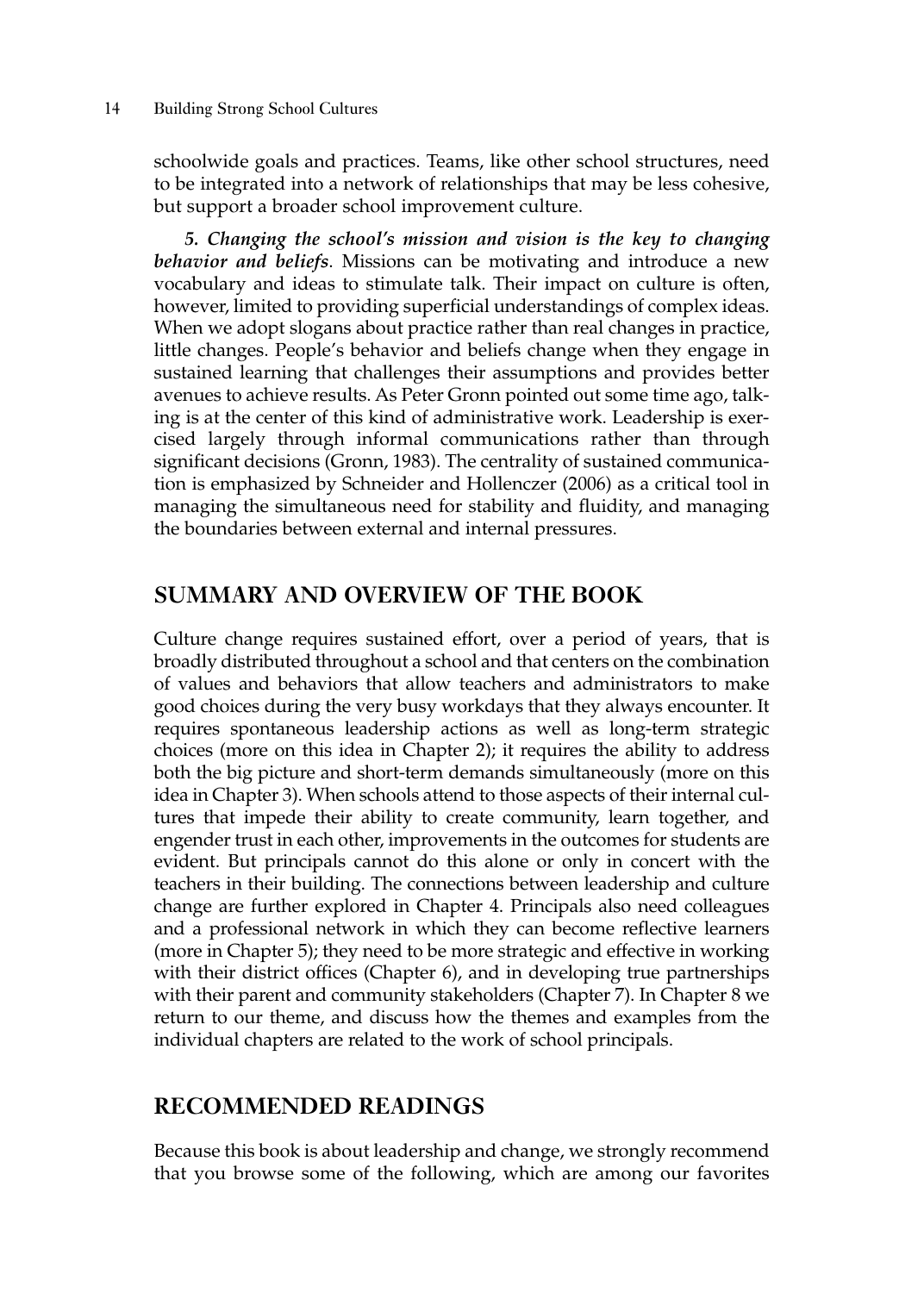dealing with this topic. These books were selected because they contain durable ideas that will, especially if they are considered together, push almost anyone's ideas about change management beyond their current boundaries. In addition, they are all good reads and, though based in research, reflect an understanding of the problems of practice.

Bennis, W. (2000). *Managing the dream: Reflections on leadership and change.* New York: Perseus.

*Every leader needs to be familiar with Warren Bennis, whose contributions to understanding modern organizations are without parallel. He is a former university president as well as a decades-long advisor to CEOs, and this book is a collection of some of his previously published writing on change.*

Fullan, M. (1993). *Change forces: Probing the depths of educational reform.* New York: Falmer.

*Michael Fullan is the foremost synthesizer of research on educational change. This book, which is the first (and we think still the best) of his series on change forces, outlines what we know about managing change in school settings. The second book,* Change Forces: A Sequel, *and the third,* Change Forces With a Vengeance, *elaborate on theideas presented in thisearly book, and are also worth looking at. This book is, however, the most practical, and if you haven't read it, you should!*

Hall, G., & Hord, S. (1987). *Change in schools: Facilitating the process.* Albany, NY: SUNY Press.

*The authors of this book provide a useful theory of how individual change occurs during an organizational change effort. Their first perspective, Levels of Use, emphasizes the importance of gauging school-level change by understanding individual levels of familiarity and competence in taking on new behavior. The second perspective, Stages of Concern, looks at the emotional aspects of change. The models have been developed as both research and monitoring tools over many years, and are used throughout the world.*

Kotter, J. P. (1996). *Leading change.* Boston: Harvard Business School Press.

*John Kotter's book is one of the most popular among managers in the private sector. While not all business management texts are relevant to school administrators, this book provides an excellent overview of basic principles that we think are particularly relevant for principals. His discussion of how to generate "shortterm wins" is an important antidote to long-term strategic plans that often weigh heavily on a tired change master.*

Kouzes, J. M., & Posner, B. Z. (2002). *The leadership challenge.* San Francisco: Jossey-Bass.

*This is a good companion book to Kotter's because we consider them the best of the popular general management books that emphasize the role of leadership in*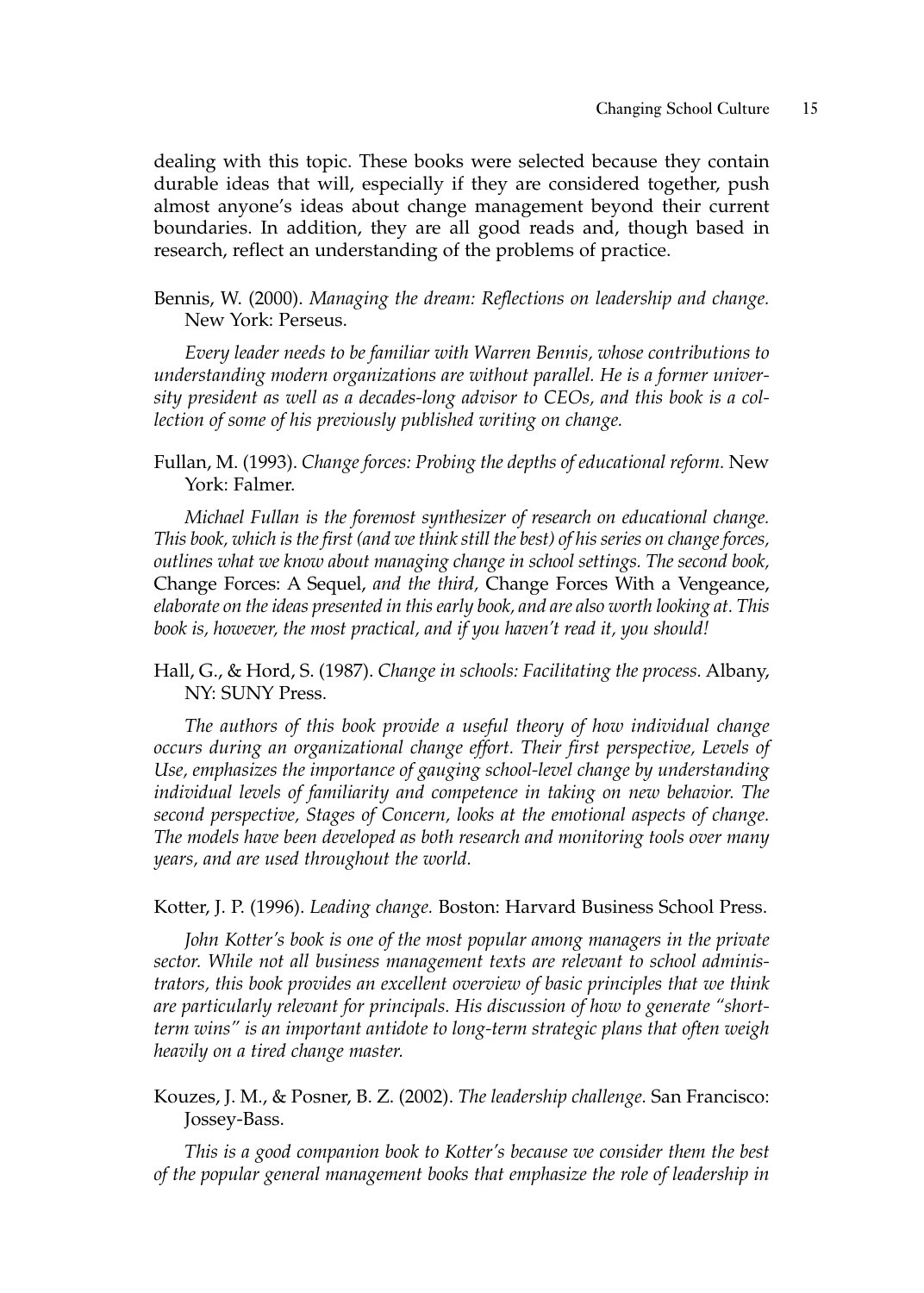*change. Clearly there are differences between business and school settings, but both of these books provide pointed summaries of what is known about strategic approaches to change. We particularly like Kotter's emphasis on how to provide a compelling vision for change and how to encourage people in the organization to come on board. Kouzes and Posner use their deep experience to succinctly outline the challenges of leadership, summarizing the qualities that help guide the personal traits that leaders must draw upon, and the way in which these qualities need to be expressed in order to motivate and encourage others. Both books focus on practices that can easily be adapted to educational settings.*

Louis, K. S., & Miles, M. B. (1990). *Improving the urban high school: What works and why.* New York: Teachers College Press.

*This is the only one of our recommended books that uses a lot of data—but it nevertheless develops a practical approach to managing the beginning stages of change when there are few resources, some hostile circumstances, and a sense of cynicism and fatigue among faculty members. While it is fifteen years old, the case studies of five high schools are not particularly dated.*

Sarason, S. (1996). *Revisiting "The culture of the school and the problem of change."* New York: Teachers College Press.

*This is a revision of Seymour Sarason's classic work on what needs to change in schools if student experiences and learning are to improve. Rather than looking at the quick fixes, Sarason concentrates on the basic features of school culture that make real change difficult. While this is not a quick read, it is essential for change masters who want to develop their own checklist of what needs to be altered in a school before significant change can occur. This is one of the few classic writings on change that pays a lot of attention to student experiences.*

Schmoker, M. (1999). *Results: The key to continuous school improvement.* Arlington, VA: Association for Supervision and Curriculum Development.

*This is the text for school leaders who want to understand what data-driven decision making can actually do for their schools. Mike Schmoker provides practical examples of what needs to happen before the school can become a real learning organization. His focus on using data positively is a welcome antidote to the sense that data are largely used to punish schools, teachers, and students.*

Weick, K., & Sutcliffe, K. (2001). *Managing the unexpected: Assuring high performance in an age of complexity.* San Francisco: Jossey-Bass.

*An invaluable tool for principals who are trying to create real change in classroom practices and student experiences, while at the same time working effectively within a results-based accountability environment. The emphasis on continuous improvement is a refreshing alternative to change management books that emphasize only transformation and "big, new thinking."*